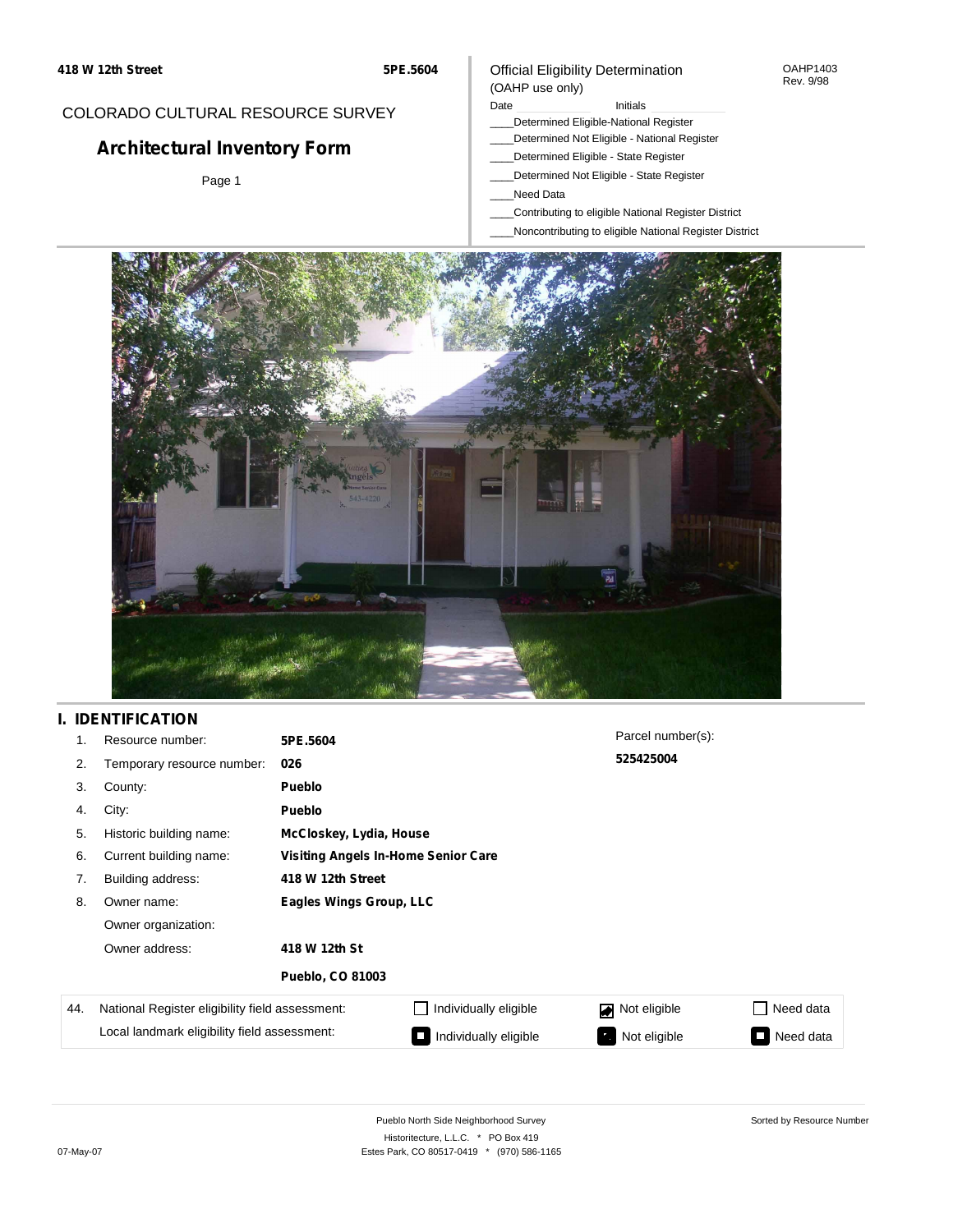Sorted by Resource Number

## **Architectural Inventory Form**

Page 2

### **II. GEOGRAPHIC INFORMATION**

| 9.  | P.M.                    |    | 6th             |              | Township:              |                         | <b>20S</b>                  |    |           |           | Range:            | 65W |         |
|-----|-------------------------|----|-----------------|--------------|------------------------|-------------------------|-----------------------------|----|-----------|-----------|-------------------|-----|---------|
|     |                         | NE | 1/4             | of <b>SE</b> | 1/4                    | of NW                   | 1/4                         | of | <b>SE</b> | 1/4       | of Section        |     | 25      |
|     | 10. UTM reference zone: |    |                 |              | 13                     |                         |                             |    |           |           |                   |     |         |
|     | Easting:                |    |                 |              | 533933                 |                         |                             |    |           | Northing: |                   |     | 4236500 |
| 11. |                         |    | USGS quad name: |              |                        | <b>Northeast Pueblo</b> |                             |    |           | Scale:    |                   |     | 7.5     |
|     | Year:                   |    |                 |              | 1974)                  |                         | 1961 (Photorevised 1970 and |    |           |           |                   |     |         |
| 12. | $Lot(s)$ :              |    |                 |              | Lot 5; Block 27        |                         |                             |    |           |           |                   |     |         |
|     | Addition:               |    |                 |              | <b>County Addition</b> |                         |                             |    |           |           | Year of addition: |     | 1869    |

13. Boundary description and justification:

The boundary, as described above, contains but does not exceed the land historically associated with this property.

Metes and bounds exist:

П

### **III. ARCHITECTURAL DESCRIPTION**

| 14. | Building plan (footprint, shape):<br>Other building plan descriptions: | <b>Rectangular Plan</b>              |                       |
|-----|------------------------------------------------------------------------|--------------------------------------|-----------------------|
| 15. | Dimensions in feet (length x width):                                   | 1,296 square feet                    |                       |
| 16. | Number of stories:                                                     | $\mathbf{2}$                         |                       |
| 17. | Primary external wall material(s):                                     | <b>Stucco</b>                        | Other wall materials: |
| 18. | Roof configuration:<br>Other roof configurations:                      | <b>Gabled Roof/Side Gabled Roof</b>  |                       |
| 19. | Primary external roof material:                                        | <b>Asphalt Roof/Composition Roof</b> |                       |
|     | Other roof materials:                                                  |                                      |                       |
| 20. | Special features:                                                      | Fence                                |                       |
|     |                                                                        | Chimney                              |                       |
|     |                                                                        | Porch                                |                       |

21. General architectural description:

Oriented to the north, this building rests on a concrete foundation, covered in white stucco. Piercing the foundation are 1beside-1-light, sliding-sash windows, with aluminum frames. A small, shed-roofed structure near the southeast corner covers a basement stairwell. The structure hosts a white-painted, vertical-plank door. Windows are generally 1-beside-1-light, slidingsash, with white vinyl frames and no surrounds. A tripartite window is located on the north end of the east elevation. Flanking the center, single-light, fixed-frame window are 1-over-1-light, double-hung sash windows, with white, vinyl frames. A shed-roof porch, offset west of center, protrudes from the front (north) facade. At its corners are white-painted, wood Tuscan columns. Between them are white, aluminum porch supports. The porch provides access to the principal doorway, which opens near the center of the façade. It hosts a wood slab door. Another identical slab door opens in the rear (south) elevation of a shed-roof structure protruding from the rest of the rear elevation. Approaching it is a 6-step concrete stoop, with black, wrought-iron railing. Gray interlocking asphalt shingles cover the main, side-gabled roof and all secondary roof surfaces. The eaves of most single-story roof surfaces are boxed, while shaped rafter ends are exposed beneath the roof over the two-story portion. A chimney, covered in white-painted stucco, is engaged to the south end of the 2-story portion's west elevation.

22. Architectural style:

**No Style**

Other architectural styles:

Pueblo North Side Neighborhood Survey Historitecture, L.L.C. \* PO Box 419 07-May-07 Estes Park, CO 80517-0419 \* (970) 586-1165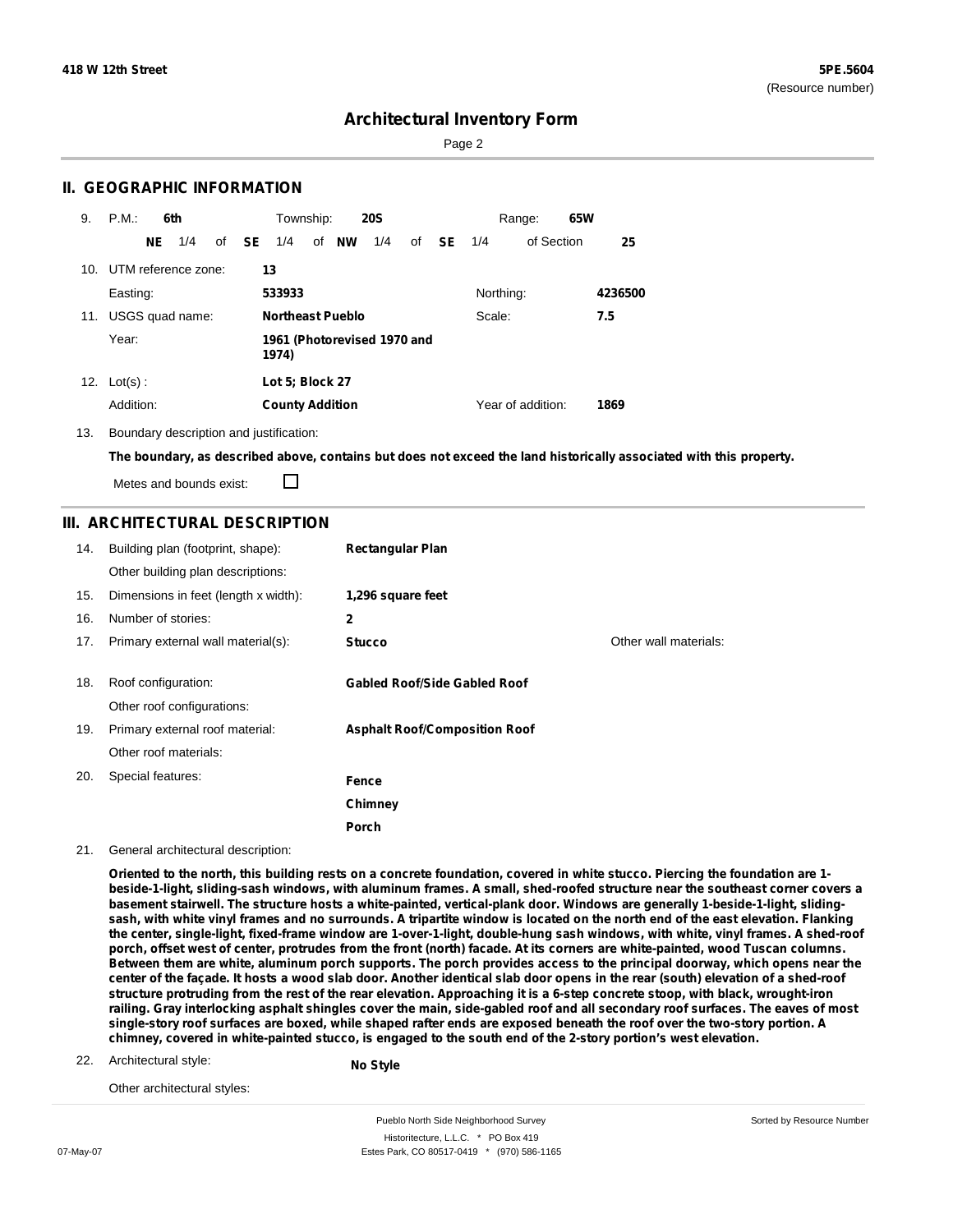Page 3

Building type:

23. Landscape or special setting features:

This property is located on terrain sloping downward from north to south, with an elevation of around 4,700 feet above mean sea level. The neighborhood features modest, one- and two-story houses. This property is located on the south side of West 12th Street, an east-west-oriented thoroughfare. It is situated between 402 West 12th Street, to the east, and 420-422 West 12th Street, to the west, and has an unusually deep setback from the street. A grass strip separates the sidewalk from the street. Surrounding the house is a planted grass yard. A wood picket fence delimits the north and west sides of the property. Behind **(south of) the house is a gravel parking area.**

24. Associated buildings, features or objects: **No associated buildings identified.**

#### **IV. ARCHITECTURAL HISTORY**

| 25. | Date of Construction:  | Estimate:       | 1890                             | Actual:                                                                                       |
|-----|------------------------|-----------------|----------------------------------|-----------------------------------------------------------------------------------------------|
|     | Source of Information: |                 |                                  |                                                                                               |
| 26. | Architect:             | n/a             |                                  |                                                                                               |
|     | Source of information: |                 |                                  |                                                                                               |
| 27. | Builder:               | unknown         |                                  |                                                                                               |
|     | Source of information: |                 |                                  |                                                                                               |
| 28. | Original Owner:        | Lydia McCloskey |                                  |                                                                                               |
|     | Source of information: |                 | Co. consulted 1886 through 2003. | Pueblo City Directory. Pueblo, Co.; Salt Lake City; Kansas City, Mo.; and others: R.L. Polk & |

29. Construction history:

According to Pueblo County tax records, this building was constructed in 1900. However, city directories and Sanborn insurance maps reveal that this building existed around 1890. An analysis of the form, style, and materials corroborates a circa 1890 date of construction. The original house was an L-shaped plan, with the inside corner facing southeast. An addition was made to the rear (south) elevation around 1900. The two-story addition constructed inside the L was completed after 1955. Other modifications include the removal of a rounded bay from the east elevation, the application of stucco over the original **exterior wall cladding, and the replacement of all windows and doors.**

30. Location: **original** Date of move(s):

#### **V. HISTORICAL ASSOCIATIONS**

|     | 31. Original use(s): | <b>Domestic</b> |
|-----|----------------------|-----------------|
| 32. | Intermediate use(s): | <b>Domestic</b> |
|     | 33. Current use(s):  | Professional    |
|     | 34. Site type(s):    | Office          |

35. Historical background:

The earliest name associated with this house, circa 1890, is Lydia McCloskey, widow of Newell McCloskey. Either she or a daughter of the same name was an ironer for City Laundry. She resided here with her sons, John and William. Boarding with the McCloskeys around 1900 were John P. and Bertha Cargile, with their son, John. The elder John Cargile was a railroad switchman. By 1909, the residents were James S. Phillips, a cigar maker for T C Malloney, and his mother, Lucy Phillips, widow of Pueblo attorney Charles B. Phillips. The house appears to have been vacant from at least 1914 through 1920.

Around 1925 Benjamin and Addie Bridgford purchased the property and resided here. Benjamin was a druggist and owned his **own store in Pueblo. He is associated with this property through 1940.**

In 1945, residents were Charles Donley and Ray B. Youngkins. Henry J. Skotnicki lived here in 1950. Dennis Connelly purchased the property before 1955 and resided here through 1960. Salvatore and Marie E. Giannetto purchased the property in 1967. Marie did not sell the property until 2003, when David Ritterling purchased it. He transferred the property two months later to Eagles Wings Group, LLC, the current owners. Leasing the property is Visiting Angels, a national network of franchised non-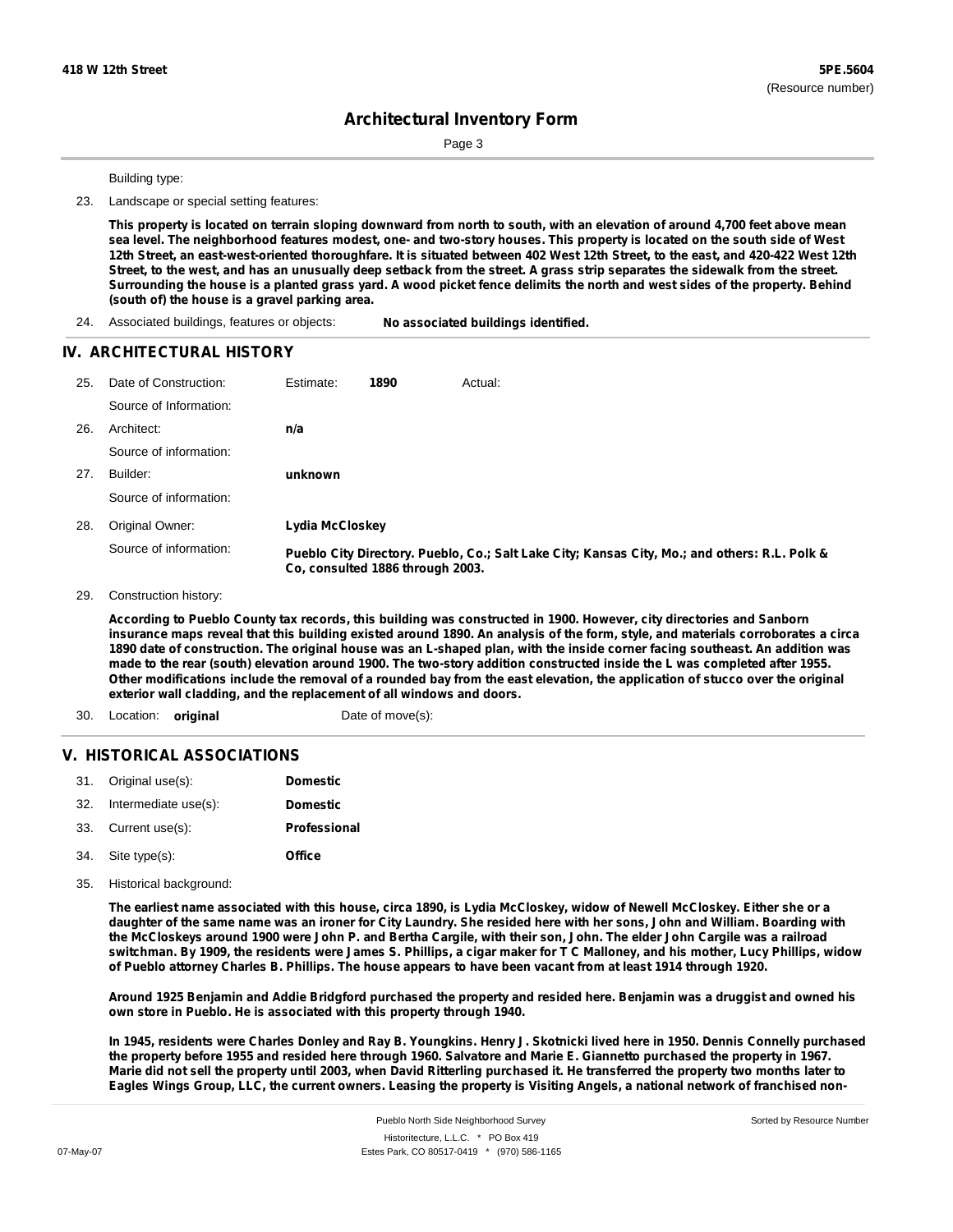Page 4

medical senior homecare agencies assisting elderly and older adults to continue to live in their own homes rather than moving **to nursing homes or assisted-living facilities.**

#### 36. Sources of information:

**Pueblo County Office of Tax Assessor. Property information card [internet].**

**Pueblo City Directory. Pueblo, Co.; Salt Lake City; Kansas City, Mo.; and others: R.L. Polk & Co, consulted 1886 through 2003.**

**U.S. Census of 1900. Precinct 1, Pueblo, Pueblo County, Colorado. Series T623, roll 128, p. 20.**

**"Visiting Angels Senior Home Care." Available from <http://www.visitingangels.com/;> internet; accessed 10 October 2005.**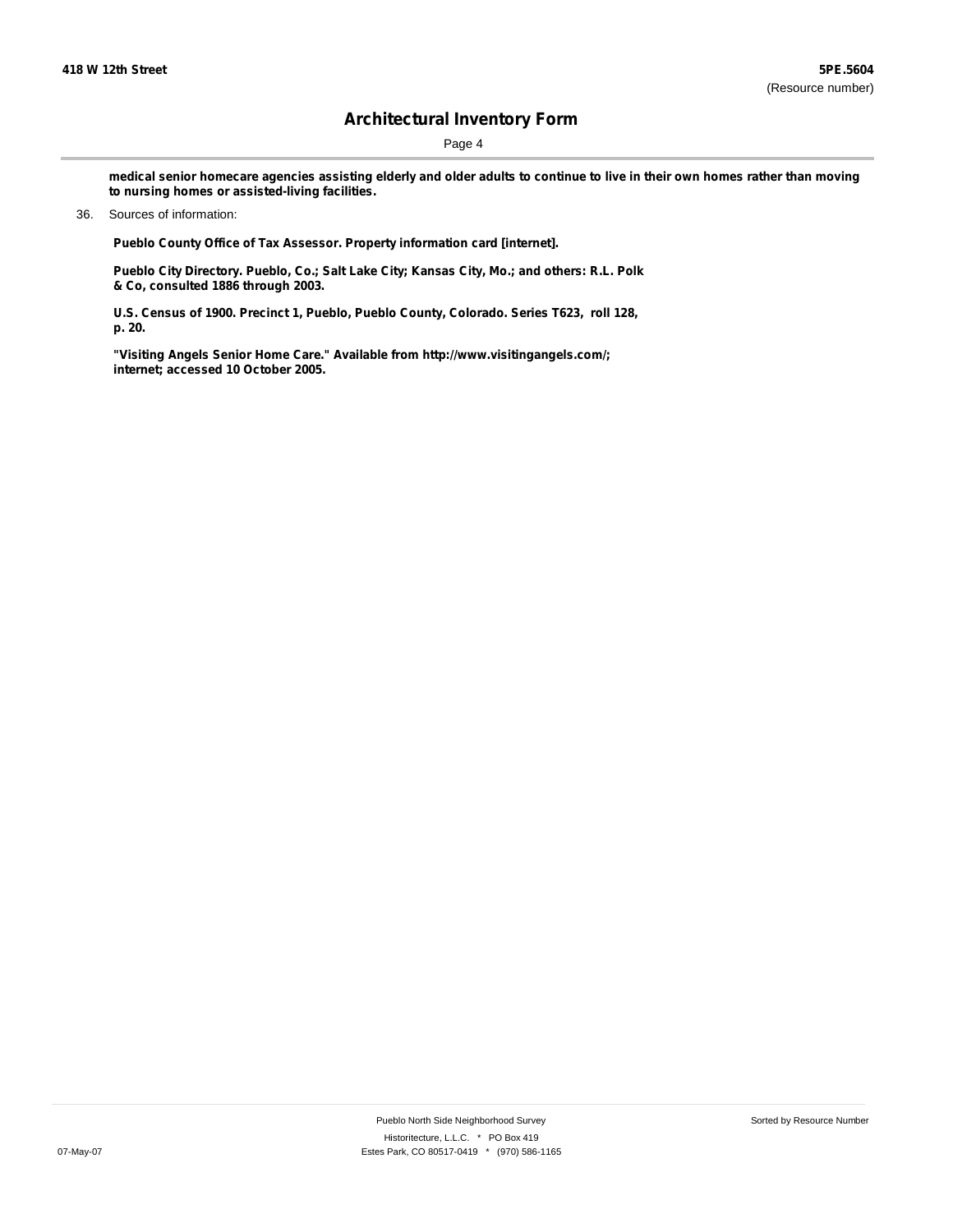Sorted by Resource Number

# **Architectural Inventory Form**

Page 5

|     | <b>VI. SIGNIFICANCE</b>                                                                                                                                                                        |
|-----|------------------------------------------------------------------------------------------------------------------------------------------------------------------------------------------------|
| 37. | Local landmark designation:<br>Yes $\Box$<br>No.<br>HE 2                                                                                                                                       |
|     | Designation authority:                                                                                                                                                                         |
|     | Date of designation:                                                                                                                                                                           |
| 38. | Applicable National Register criteria:                                                                                                                                                         |
|     |                                                                                                                                                                                                |
|     | A. Associated with events that have made a significant contribution to the broad pattern of our history.<br>B. Associated with the lives of persons significant in our past.<br>$\blacksquare$ |
|     | C. Embodies the distinctive characteristics of a type, period, or method of construction, or represents the work<br>П                                                                          |
|     | of a master, or that possess high artistic values, or represents a significant and distinguished entity whose<br>components may lack individual distinction.                                   |
|     | D. Has yielded, or may be likely to yield, information important in history or prehistory.                                                                                                     |
|     | Qualifies under Criteria Considerations A through G (see manual).<br>$\sim$                                                                                                                    |
|     | Does not meet any of the above National Register criteria.<br>₩                                                                                                                                |
|     | <b>Pueblo Standards for Designation:</b>                                                                                                                                                       |
|     | 1a. History                                                                                                                                                                                    |
|     | Have direct association with the historical development of the city, state, or nation; or<br>$\mathbf{r}_\perp$                                                                                |
|     | 1b. History                                                                                                                                                                                    |
|     | Be the site of a significant historic event; or<br>$\blacksquare$                                                                                                                              |
|     | 1c. History                                                                                                                                                                                    |
|     | Have direct and substantial association with a person or group of persons who had influence on society.<br>$\overline{\phantom{a}}$                                                            |
|     | 2a. Architecture                                                                                                                                                                               |
|     | Embody distinguishing characteristics of an architectural style or type; or<br>$\mathcal{L}_{\mathcal{A}}$                                                                                     |
|     | <u>2b. Architecture</u>                                                                                                                                                                        |
|     | Be a significant example of the work of a recognized architect or master builder, or<br>$\Box$                                                                                                 |
|     | 2c. Architecture                                                                                                                                                                               |
|     | Contain elements of architectural design, engineering, materials, craftsmanship, or artistic merit which represent a<br>$\Box$<br>significant or influential innovation;                       |
|     | 2d. Architecture                                                                                                                                                                               |
|     | Portray the environment of a group of people or physical development of an area of the city in an era of history<br>$\Box$<br>characterized by a distinctive architectural style.              |
|     | 3a. Geography                                                                                                                                                                                  |
|     | Have a prominent location or be an established, familiar, and orienting visual feature of the contemporary city, or                                                                            |
|     | 3b. Geography                                                                                                                                                                                  |
|     | Promote understanding and appreciation of Pueblo's environment by means of distinctive physical characteristics<br>or rarity; or                                                               |
|     | 3c. Geography                                                                                                                                                                                  |
|     | Make a special contribution to Pueblo's distinctive character.<br>$\Box$                                                                                                                       |
|     | <b>Not Applicable</b>                                                                                                                                                                          |
|     | Does not meet any of the above Pueblo landmark criteria.<br>$\overline{\phantom{a}}$                                                                                                           |
| 39. | Area(s) of Significance:<br><b>Not Applicable</b>                                                                                                                                              |
| 40. | Period of Significance:<br>n/a                                                                                                                                                                 |
| 41. | National:<br>Level of significance:<br>State<br>Local<br>$\sim$<br>□                                                                                                                           |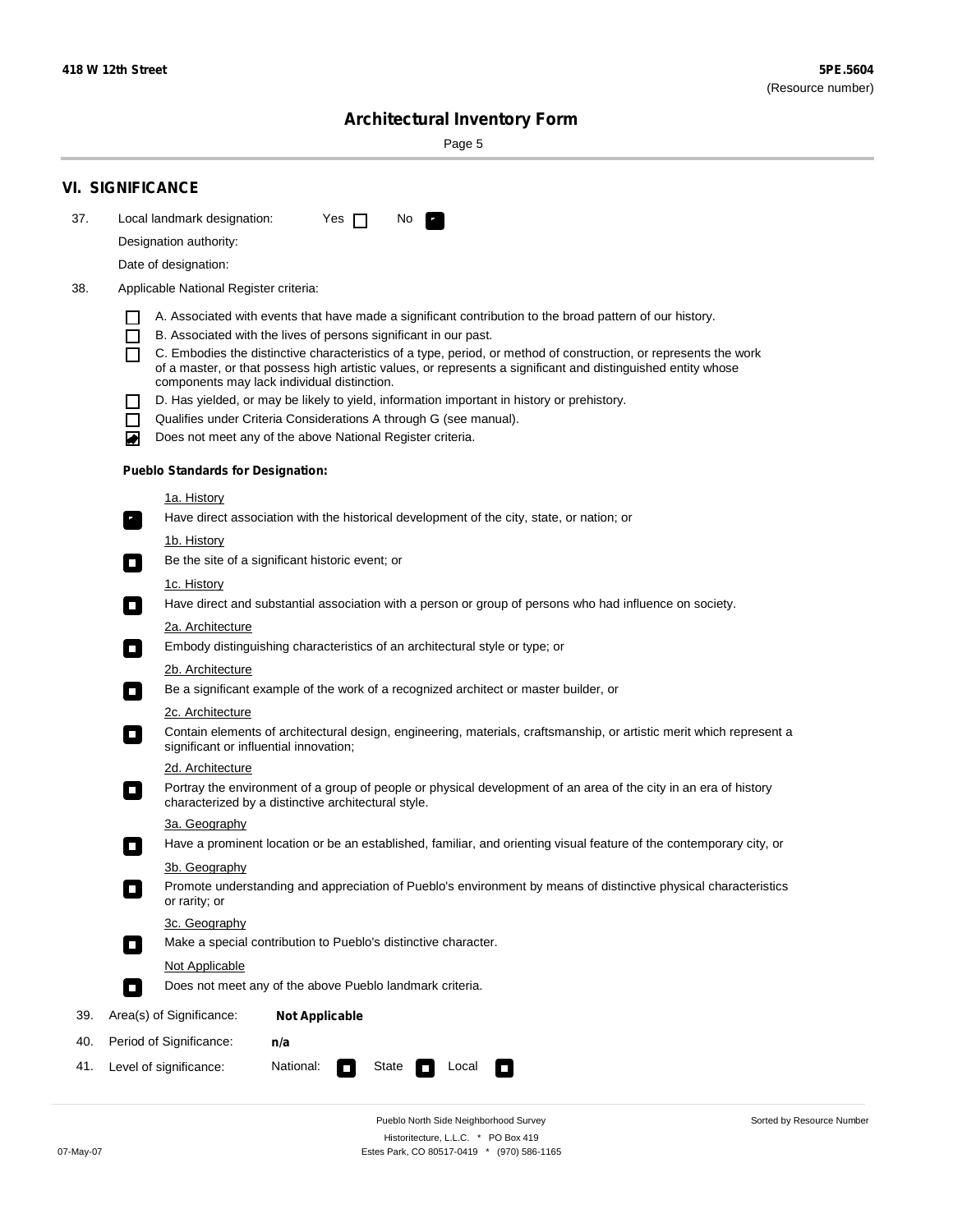Page 6

#### 42. Statement of significance:

This property is historically significant under Pueblo Local Landmark criterion 1A for its association with the development of Pueblo's North Side Neighborhood. It is among the earliest dwellings constructed here. However, the levels of architectural and historical significance, combined with physical integrity, are not to the extent that this property would qualify for individual listing in the National Register of Historic Places, the Colorado State Register of Historic Properties, or as a City of Pueblo Landmark. Because of substantial structural changes, it should not be considered a contributing resource within any **potential historic district.**

43. Assessment of historic physical integrity related to significance:

Constructed around 1890, the principal building on this property exhibits a low level of physical integrity relative to the seven aspects of integrity as defined by the National Park Service and the Colorado Historical Society: location, setting, design, **materials, workmanship, feeling, and association. Substantial additions and modifications made after the period of** significance negatively affect the original design, materials, workmanship, feeling, and association of the his building.

#### **VII. NATIONAL REGISTER ELIGIBILITY ASSESSMENT**

| 44. |                                                                                                                                                                                                                                                                                                                                                                                                             | National Register eligibility field assessment: |  |                          | $\Box$ Individually eligible |  | Not eligible | $\Box$ Need data |
|-----|-------------------------------------------------------------------------------------------------------------------------------------------------------------------------------------------------------------------------------------------------------------------------------------------------------------------------------------------------------------------------------------------------------------|-------------------------------------------------|--|--------------------------|------------------------------|--|--------------|------------------|
|     |                                                                                                                                                                                                                                                                                                                                                                                                             | Local landmark eligibility field assessment:    |  |                          | Individually eligible        |  | Not eligible | Need data        |
| 45. | Is there National Register district potential?                                                                                                                                                                                                                                                                                                                                                              |                                                 |  | No $\blacksquare$<br>Yes |                              |  |              |                  |
|     | Discuss:<br>Pueblo's North Side Neighborhood represents the evolution of the city's professional middle and upper<br>classes. Its diversity of architectural styles and forms directly represents the city's changing economic and<br>cultural climates. As well, the neighborhood is distinctive because it appears to have evolved independently of<br>the area's dominant industry, steel manufacturing. |                                                 |  |                          |                              |  |              |                  |

Yes Yes

No

N/A N/A

If there is National Register district potential, is this building contributing:

46. If the building is in existing National Register district, is it contributing:

#### **VIII. RECORDING INFORMATION**

| 47. | Photograph numbers): | <b>CD-ROM Photo Disc: North Side Photos</b><br>File Name(s): 12thstw418                                                       |
|-----|----------------------|-------------------------------------------------------------------------------------------------------------------------------|
|     | Negatives filed at:  | <b>Special Collections</b><br><b>Robert Hoag Rawlings Public Library</b><br>100 East Abriendo Avenue<br>Pueblo, CO 81004-4290 |
| 48. | Report title:        | <b>Pueblo North Side Neighborhood Survey</b>                                                                                  |
| 49. | $Date(s)$ :          | 06/13/2005                                                                                                                    |
| 50. | Recorder(s):         | <b>Adam Thomas</b>                                                                                                            |
| 51. | Organization:        | Historitecture, L.L.C.                                                                                                        |
| 52. | Address:             | <b>PO Box 419</b>                                                                                                             |
|     |                      | Estes Park, CO 80517-0419                                                                                                     |
| 53. | Phone number(s):     | (970) 586-1165                                                                                                                |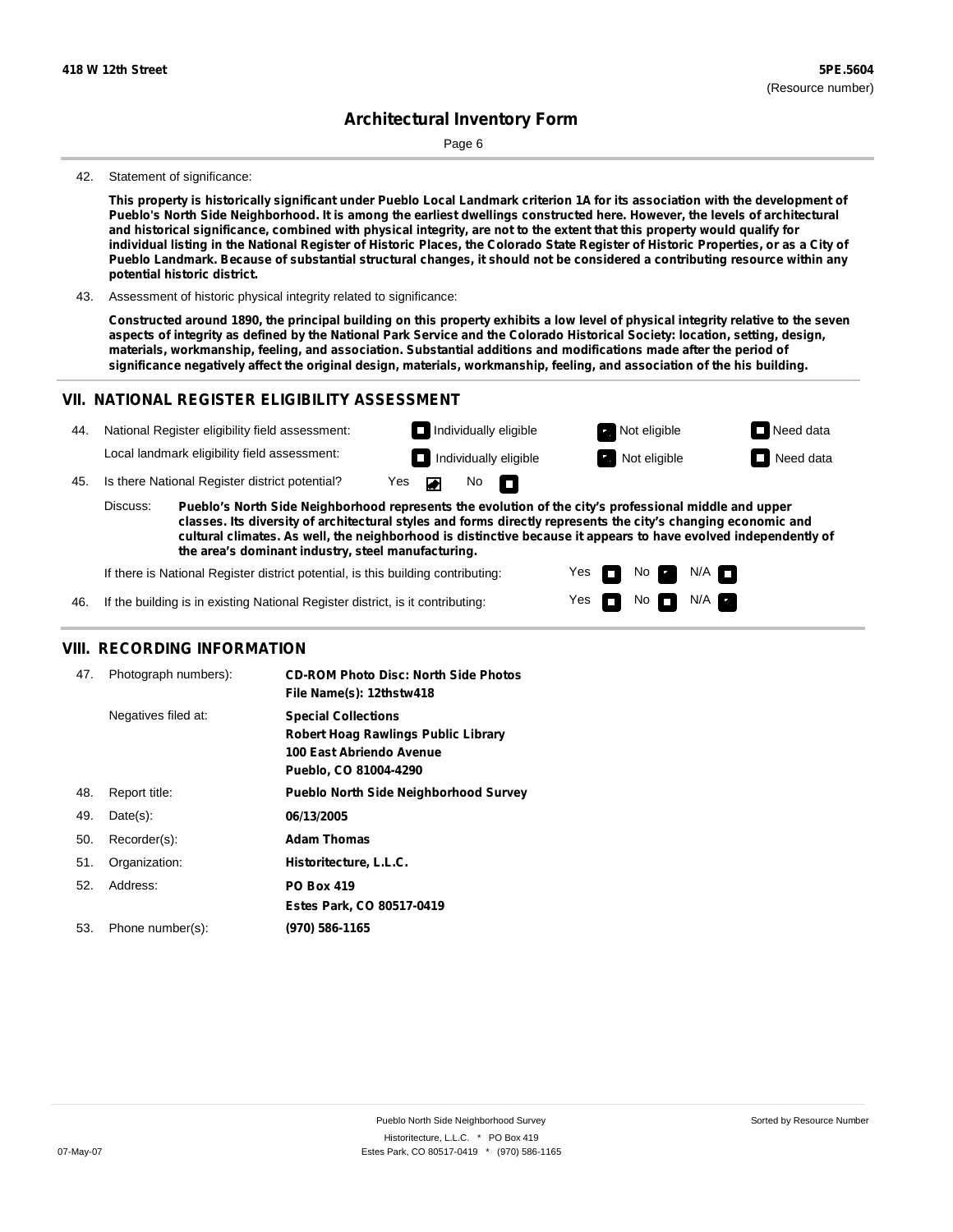Page 7